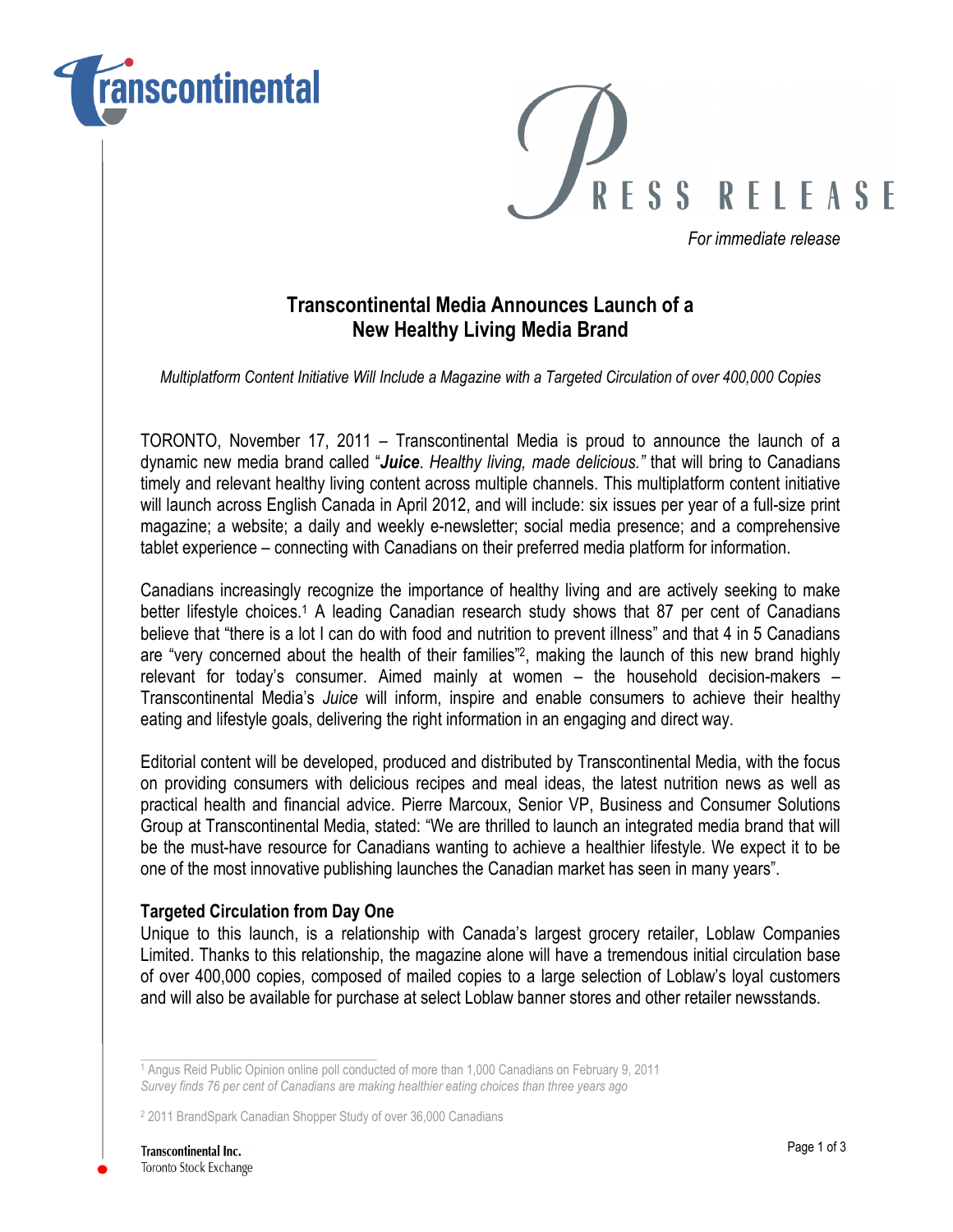

"We view this relationship as an ideal opportunity to give our loyal customers access to high-quality content that will help them learn how food and wellness can play an integral part in achieving a healthy lifestyle both for themselves and their families," commented Uwe Stueckmann, Senior VP Marketing at Loblaw. "Transcontinental Media is recognized for its strong media and digital assets, so we are pleased to utilize this content platform, helping our customers make the connection between healthy living information and the important role their grocery store can play in achieving their goals."

Lynn Chambers, Group Publisher at Transcontinental Media, added: "We have developed an innovative, multiplatform publishing model that will allow marketers a unique opportunity to link a mass advertising campaign to an in-store experience. I look forward to introducing this brand to our business partners as a powerful new way for them to reach a premium audience of high value grocery shoppers."

## Healthy Living and Canadians

BrandSpark International's Robert Levy, President of the leading Toronto-based research firm, believes that there is an undeniable need in the market for this type of content: "Our research shows that over 3 in 4 Canadians are paying more attention to food labels and what they eat, so simple, credible and engaging information on healthy living will definitely be well received by them."

This new healthy living-focused media brand will bolster Transcontinental Media's extensive portfolio of well-established properties. Transcontinental Media reaches over 7 million women readers in Canada, which makes it the leader in reaching women in the country.

## About Transcontinental Media

The fourth largest print media group in Canada, with more than 3,000 employees and annual revenues of \$608 million in 2010, Transcontinental Media reaches, through its multiplatform offering, over 18 million consumers across Canada. The group is the largest publisher of consumer magazines and French language educational resources in Canada, and the largest publisher of local and regional newspapers in Quebec and the Atlantic provinces. Transcontinental Media publishes the weekday daily Metro in Montreal and Halifax. It is also the leading distributor of door-to-door advertising material in Canada, with Publisac in Quebec and Targeo in the rest of Canada. Transcontinental Media is distinguished by its custom publishing, mailing and customized email database, which allows marketers to connect efficiently with more than six million consumers. Thanks to a wide digital network of more than 300 websites, Transcontinental Media reaches over 10 million unique visitors per month in Canada.

Transcontinental Media is a subsidiary of Transcontinental (TSX: TCL.A, TCL.B, TCL.PR.D) which has operations in Canada and in the United States, and reported revenue of C\$2.1 billion in 2010.

- 30 -

For more information, please contact: Media Nancy Bouffard Director, Internal and External Communications